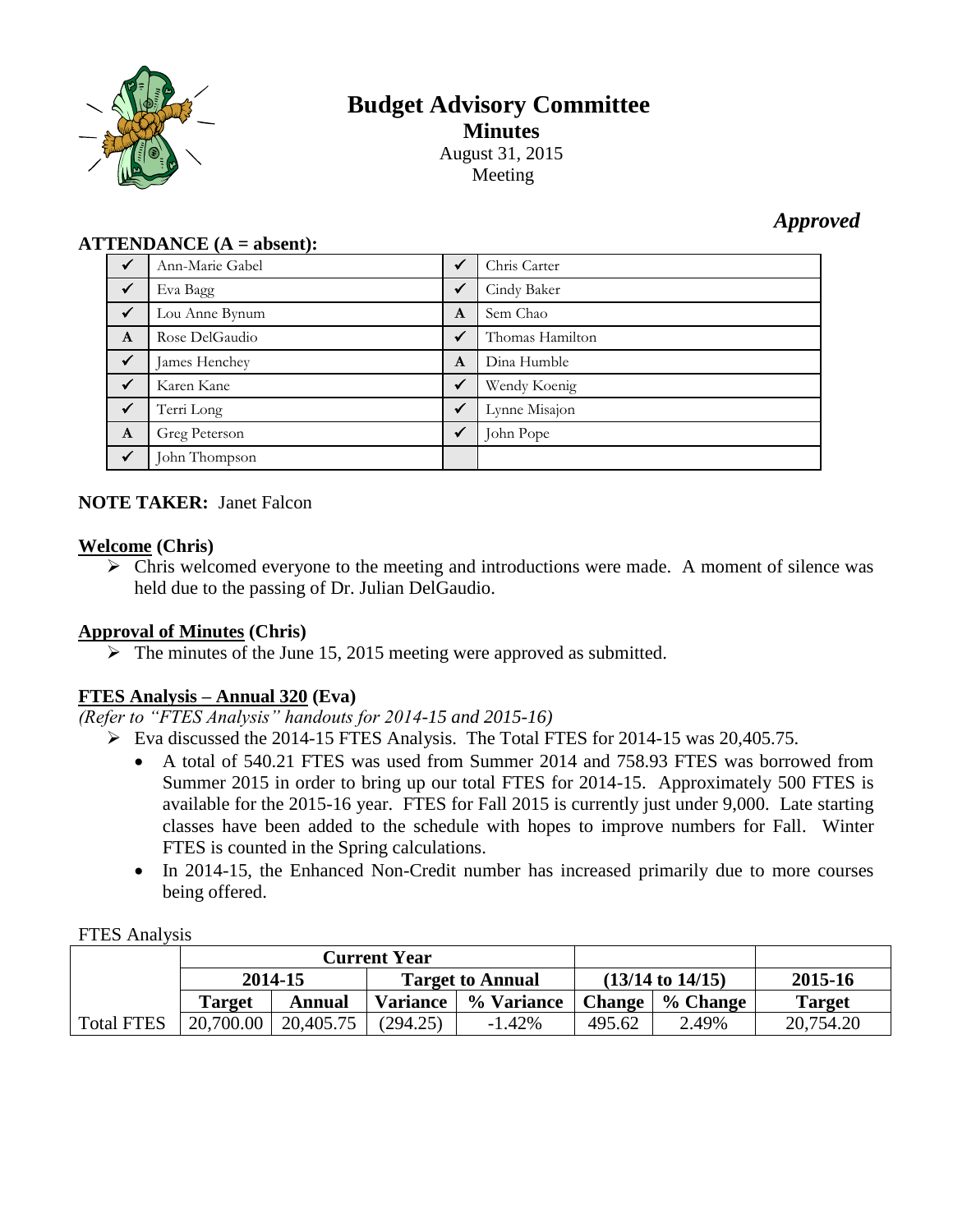#### **Apportionment Calculations (John)**

*(Refer to "Apportionment Calculation – Budget 2014-15 Adopted Budget, 2014-15 P2 (Year-End) & 2015-16 Adopted Budget" handout)*

 $\triangleright$  John reviewed the Apportionment Calculations for 2014-15 and 2015-16.

Apportionment Calculation – Budget

|                                         | 2014-2015<br><b>Budget</b> | 2014-2015<br>P-2 Yr End | 2015-16<br><b>Adopted Budget</b> | <b>Change from</b><br>2014-15 |
|-----------------------------------------|----------------------------|-------------------------|----------------------------------|-------------------------------|
|                                         | <b>Amount</b>              | <b>Amount</b>           | <b>Amount</b>                    | <b>Amount</b>                 |
| <b>Total Base Revenue</b>               | 98,679,211                 | 98,675,514              | 106,651,415                      | 7,975,901                     |
| <b>COLA Adjustment</b>                  | 838,773                    | 838,742                 | 1,087,844                        | 249,103                       |
| Restoration                             | 1,854,258                  | 2,108,085               | 1,708,413                        | (399, 672)                    |
| <b>Full-Time Faculty Hiring</b>         |                            |                         | 1,091,851                        | 1,091,851                     |
| <b>Total Computational Revenue</b>      | 101,372,243                | 101,622,341             | 110,539,524                      | 8,917,183                     |
| Deficit Factor (1.0/0.3179/0.5/0.1821%) | (1,013,722)                | (323,062)               | (552, 698)                       | (229, 636)                    |
| <b>Adjusted Computational Revenue</b>   | 100,358,520                | 101,299,278             | 109,986,826                      | 8,687,549                     |

- The rate for Enhanced Non-Credit FTES is now the same as Credit FTES.
- There is an increase in base funding of 4.65%.
- Full-Time Faculty Hiring line item is new this year. LBCC will be required to hire 10 fulltime faculty with the funds in that line item. The new hires will be for Fall 2016.
- The Deficit Factor was reduced for 2014-15 to 0.3179%. The Adopted Budget has a Deficit Factor of 0.50%.
- Adjusted Computational Revenue info budgeted for 2015-16 is a \$8.7 million increase due to the base increase, slight COLA increase, growth and the new Full-Time Faculty Hiring funding.

#### **Faculty Obligation Numbers (FON) (John)**

*(Refer to "Advance FON Fall 2016 (Estimate)" handout)*

 $\triangleright$  John included this information in the discussion on Apportionment Calculations. It provides \$1,091,851 in additional funds to hire full-time faculty.

# **Adopted Budget FY 2015-2016 (John)**

*(Refer to "Adopted Budget Fiscal Year 2015-16" and "Adopted Budget 2015-16" PowerPoint presentation handouts)*

- $\triangleright$  John reviewed the Adopted Budget 2015-16 with a PowerPoint presentation. The Budget will be going to the Board on September 8, 2015 for approval. Following are highlights from the presentation:
	- State Budget Overview:
		- $\circ$  \$156.5 million (3%) in growth funding:
			- \$1.7 million (1.70%) for LBCC is built into budget if we grow 347 FTES for a total of 20,754.
		- o \$61.1 million (1.02%) COLA:
			- Approximately \$1.1 million for LBCC.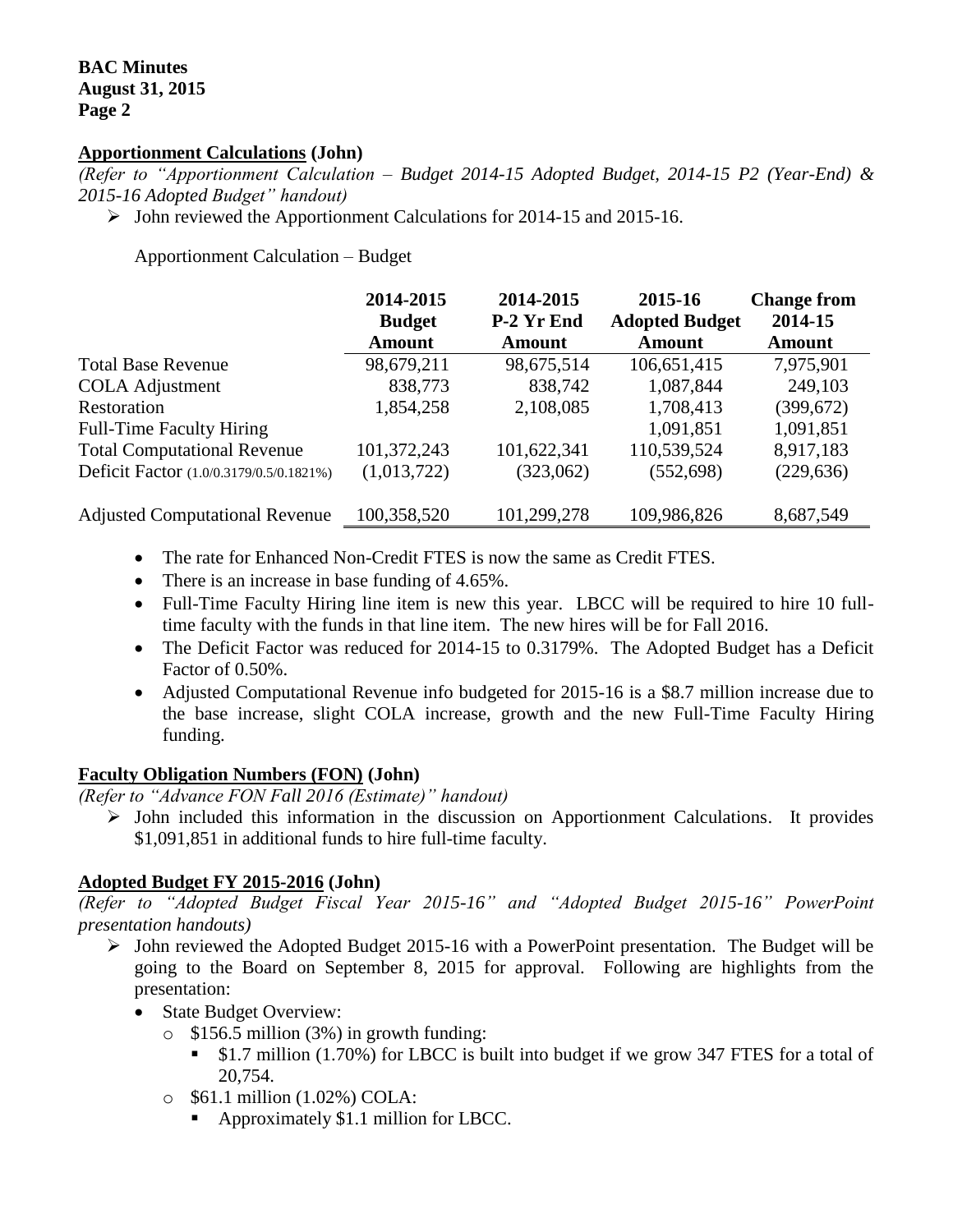# **Adopted Budget FY 2015-16 (continued)**

- o \$471.7 million for Student Success and Support Program (SSSP, formerly Matriculation).
	- $\blacksquare$  1.3:1 match requirement.
- o \$155 million for Student Equity.
- o \$10 million for Basic Skills Partnership Pilot Program.
- o \$49.5 million for enhanced non-credit rate equalization.
	- Approximately \$290,000 for LBCC.
- o \$266.7 million base allocation increase.
	- Approximately \$4.8 million for LBCC.
- o \$62.3 million for full-time faculty hiring.
	- Approximately \$1.1 million for LBCC. Requires hiring 10 full-time faculty for Fall 2016.
- o \$33.7 million to restore EOPS funding to pre-recession level.
	- Approximately \$446,000 for LBCC.
- o \$2.5 million for COLA for categorical programs (DSPS, EOPS, and CalWORKs).
	- Approximately \$35,000 for LBCC.
- o \$148 million for deferred maintenance/instructional equipment with no match requirement.
	- Approximately \$2.6 million for LBCC (split equally between scheduled maintenance and instructional equipment).
- o \$38.7 million in Proposition 39 Energy Efficiency and Renewable Generation funding.
	- \$583,855 for LBCC.
- o \$94.5 million to eliminate system deferrals. As a result, we have no plans for short-term financing (TRAN) in 2015-16.
- o \$632 million to pay down Mandated Cost reimbursements to be allocated based on FTES.
	- \$11.3 million included in one-time funding for LBCC. The Committee recommended allocating these one-time funds towards: Scheduled Maintenance Projects, Redevelopment Projects, Instructional Equipment, Technology Replacement and Refresh, Website Design & Implementation, Professional Development, Communication Plan Implementation, Title IX Compliance Implementation, Innovate So Cal, Educational Master Plan Development, Discretionary Budget Augmentation, and Schedule 25 Training.
- o \$60 million for Basic Skills and Student Outcomes Transformation Program.
- Board Goals
	- o A grid summarized resource allocations toward board goals and institutional priorities.
- FTES History and Projection
	- o 12-13 284 Disallowed FTES; 19,517 Funded
	- o 13-14 0 Unfunded FTES; 19,910 Funded
	- o 14-15 20,406 Funded FTES
	- o 15-16 20,754 Total Budget FTES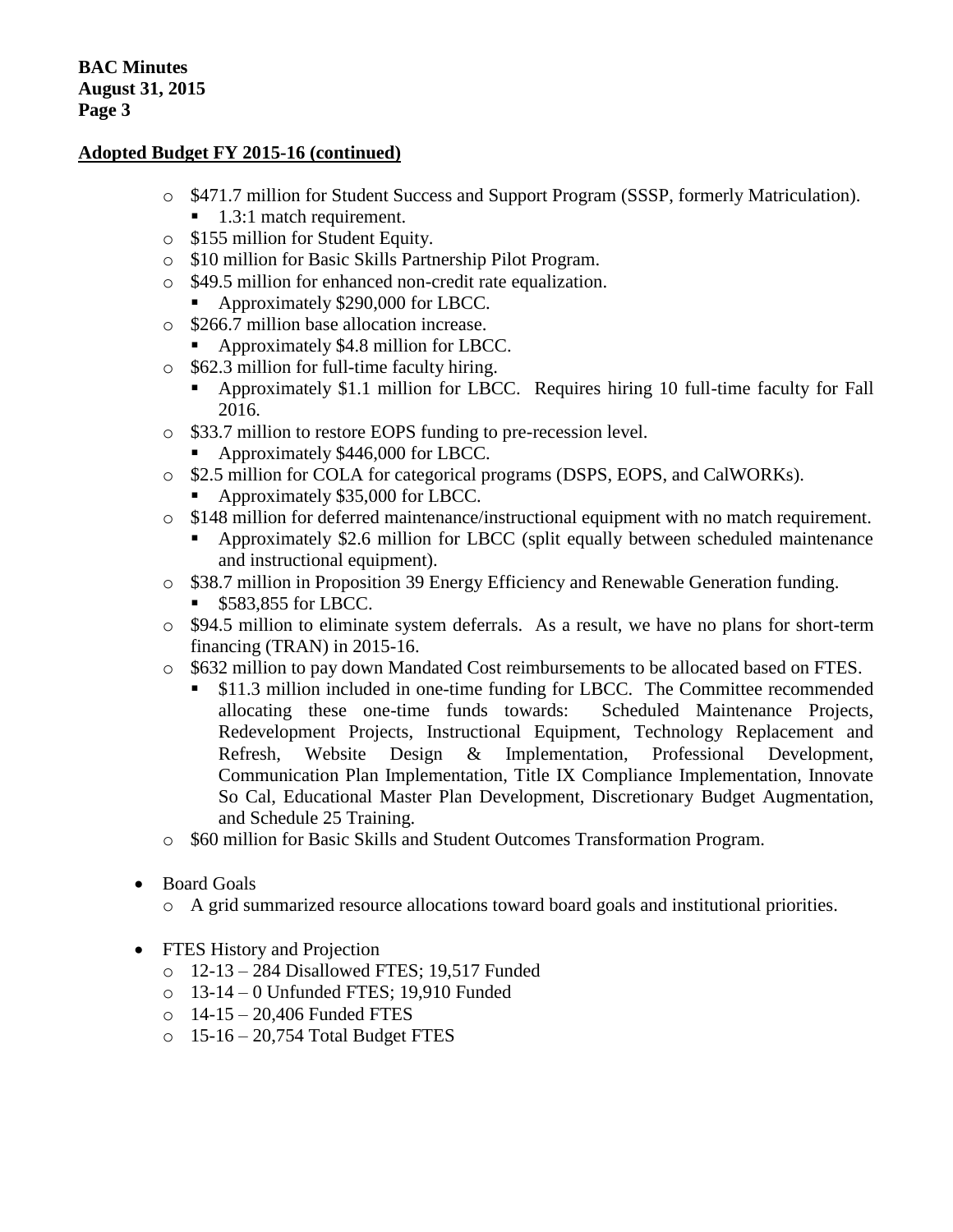### **Adopted Budget FY 2015-16 (continued)**

• List of Funds – Expenditures & Other Outgo (in millions)

|       | <b>Adopted</b> | <b>Unaudited</b> | <b>Adopted</b> |
|-------|----------------|------------------|----------------|
|       | <b>Budget</b>  | <b>Actual</b>    | <b>Budget</b>  |
|       | 2014-15        | 2014-15          | 2015-16        |
| Total | \$389.1        | \$232.3          | \$437.0        |

### **Unrestricted General Fund**

Unrestricted General Fund Overall Summary

|                           | <b>Unaudited</b> | <b>Adopted</b> | <b>Change</b>   |
|---------------------------|------------------|----------------|-----------------|
|                           | <b>Actual</b>    | <b>Budget</b>  | <b>Increase</b> |
|                           | 2014-15          | 2015-16        | (Decrease)      |
| <b>Total Revenue</b>      | \$111,203,407    | \$129,177,346  | \$17,973,939    |
| <b>Total Expenditures</b> | 106,798,354      | 130,834,669    | 24,036,315      |
| Surplus/(Deficit)         | 4,405,053        | (1,657,323)    | (6,062,376)     |
| <b>Fund Balance</b>       | \$25,606,796     | \$23,949,473   | (\$1,657,323)   |

- Major Revenue Changes in 2015-16
	- o Apportionment \$7.54 million increase is the net of:
		- (\$0.23) million due to the increase of the deficit factor from 0.32% to 0.50%.
		- $\bullet$  \$1.71 million in growth revenue.
		- **S1.08 million in COLA.**
		- (\$1.14) million decrease due to prior year apportionment recalc revenue and FON penalty.
		- \$4.74 million increase to base allocation.
		- $\bullet$  \$0.29 million increase in enhanced FTES rate.
		- **S1.09 million increase in new full-time faculty allocation.**
	- o Other State Revenue \$10.6 million increase due to:
		- \$11.3 million one-time allocation of Mandated Cost Revenue.
		- (\$0.8) million reduction of prior year Mandated Cost allocation.
		- \$0.1 million State lottery and other changes.
- Major Expenditure Changes in 2015-16
	- $\circ$  Academic Salaries \$3.8 million increase is due to hiring 36 new full-time faculty and the effect of salary schedule restructuring.
	- $\circ$  Classified Salaries \$2.3 million increase is due mainly to the restoration of certain previously reduced positions (4.8 FTE – 51 positions), step & column increases, salary increases, and the assumption that vacancies will be filled.
	- o Total Benefits \$4.1 million increase due to the increase in positions and increases to certain benefit rates, most notably the 16.2% health & welfare, 1.85% STRS and 0.076% PERS increases.
	- o Contract Services and Operating Expenses \$4.3 million increase is due mainly to the following items; \$0.5 million election costs, \$0.4 million consulting costs for Student Support system, \$0.7 million due to savings from IRS penalty in 2014-15, \$1.5 million funded by Mandated Cost revenue augmentation for Professional Development, Website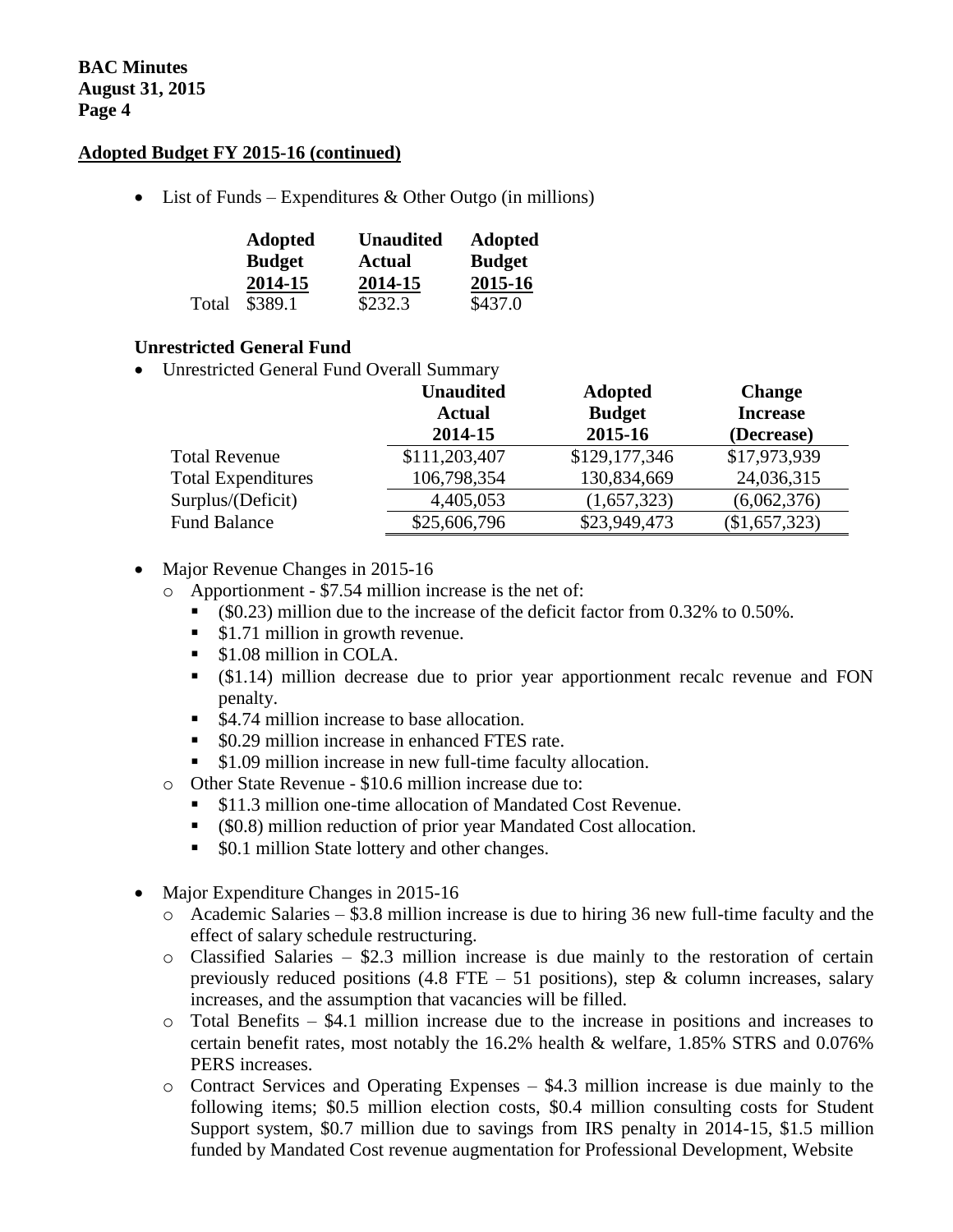#### **Adopted Budget FY 2015-16 (continued)**

Design & Implementation, Communication Plan, Educational Master Plan, Innovate So Cal, Title IX compliance, and discretionary budget augmentation.

- o Capital Outlay \$2.7 million increase is due mainly to one-time expenditures for technology refresh and instructional equipment funded by the Mandated Cost revenue augmentation.
- o Other Outgo \$6.5 million increase is due mainly to the \$7.1 million transfer to the Capital Outlay Fund for scheduled maintenance, technology refresh, and instructional equipment projects funded by the Mandated Cost revenue augmentation less the \$0.7 million decrease in transfers to the Self-Insurance fund.
- Total Expenditures for 2015-16 are \$130.8 million. In 2015-16 the District will have a Mandated Cost Allocation of \$11.3 million. Expenditures without Mandated Cost equal \$119.5 million. The Mandated Cost funds will be allocated as follows:

| <b>Schedule Maintenance Projects</b>       | \$2,265,000  |
|--------------------------------------------|--------------|
| <b>Redevelopment Projects</b>              | 48,000       |
| <b>Instructional Equipment</b>             | 2,927,470    |
| <b>Technology Replacement and Refresh</b>  | 4,462,913    |
| Website design & Implementation            | 200,000      |
| <b>Professional Development</b>            | 150,000      |
| <b>Communication Plan Implementation</b>   | 400,000      |
| Title IX Compliance Implementation         | 50,000       |
| Innovate So Cal                            | 100,000      |
| <b>Educational Master Plan Development</b> | 100,000      |
| <b>Discretionary Budget Augmentation</b>   | 581,000      |
| Schedule 25 Training                       | 10,000       |
| Total                                      | \$11,294,383 |

- Unrestricted General Fund Two-Year Projection
	- o The 2016-17 Projections start by assuming everything remains the same as the prior year budget and then revisions are made for anticipated changes. Some of these include 1.6% in COLA for state revenue, the loss of the Mandated Costs revenue augmentation, projected new hires, and estimated step, column and health benefit increases.

|                                | <b>Adopted Budget</b><br>2015-16 | Projected<br>2016-17 |
|--------------------------------|----------------------------------|----------------------|
| <b>Beginning Fund Balance</b>  | \$25,606,796                     | \$23,949,473         |
| Prior Year Surplus/(Deficit)   | (3,358,768)                      | (1,657,323)          |
| <b>Apportionment Changes</b>   | 9,628,306                        | 1,756,071            |
| <b>Other Revenue Changes</b>   | 11,629,314                       | (11, 294, 383)       |
| New & Restored Positions       | (3,608,000)                      | (1,751,000)          |
| <b>Salary Rate Increases</b>   | (2, 133, 994)                    | (259, 622)           |
| Other Salary & Benefit Changes | (2,082,873)                      | (3,369,000)          |
| <b>Other Expense Changes</b>   | (11, 731, 308)                   | 11,657,683           |
| Net Surplus/(Deficit)          | (1,657,323)                      | (4,917,574)          |
| <b>Ending Fund Balance</b>     | \$23,949,473                     | \$19,031,899         |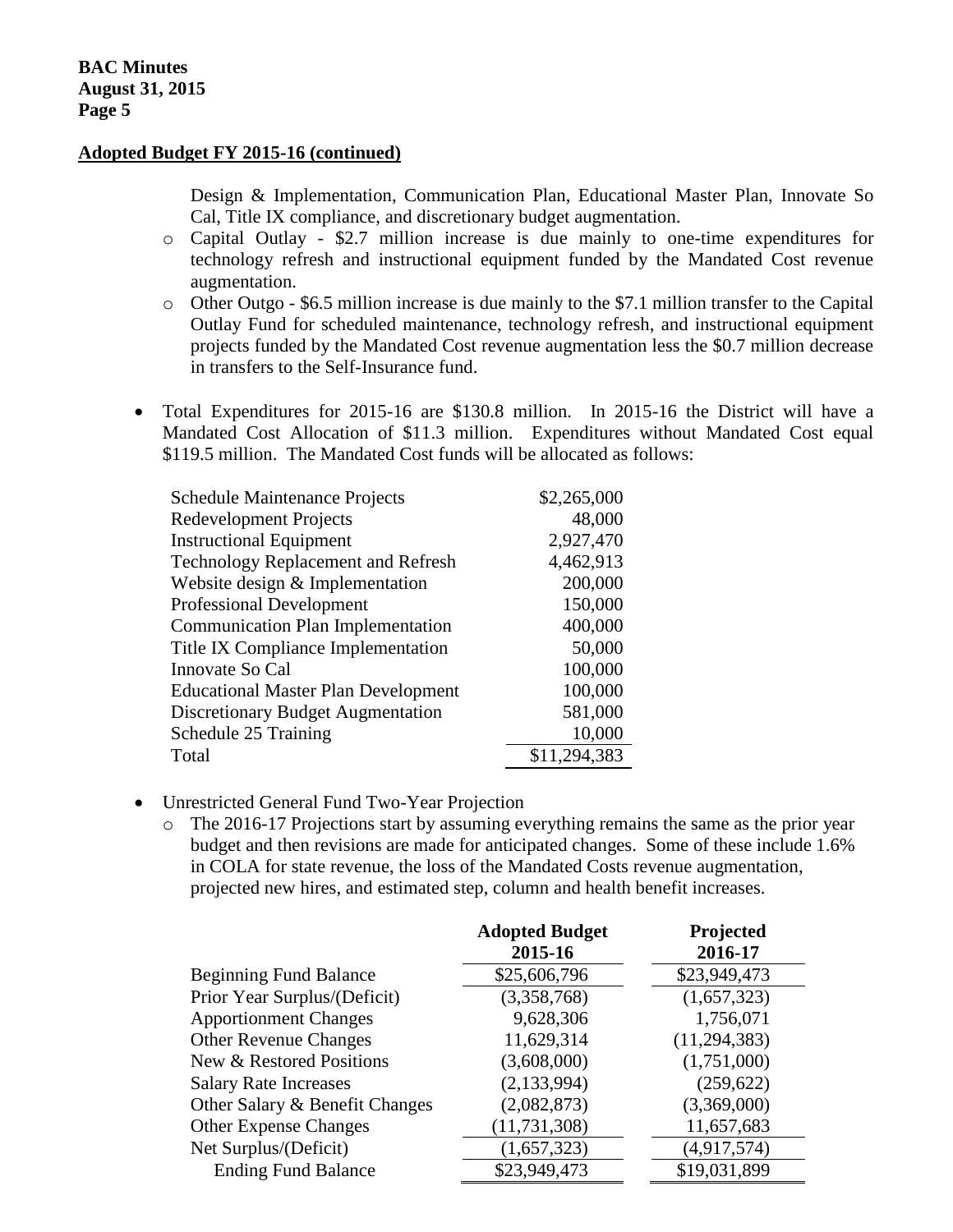#### **Adopted Budget FY 2015-16 (continued)**

- Future Budget Challenges
	- o Sunset of Proposition 30 Revenues We received \$18.6 million from Proposition 30 in 2014-15. Approximately 21% from Sales Tax and 79% from Income Tax. Sales Tax increase terminates at the end of 2016. Income tax increase terminates at the end of 2018.
	- o State Pension Obligations Employer Contributions scheduled to increase each year over the next six years. STRS – 19.10% by 2020-21 and PERS – 20.40% by 2020-21. Total six-year increases are projected to be \$4,551,000 for STRS and \$2,792,000 for PERS.
- $\triangleright$  Thomas asked to clarify the increase of 16.2% in health & welfare. He was under the impression there was an offer on the table to save the college money regarding health & welfare. Ann-Marie responded our current health & welfare vendor has an increase of 16.2% this year. Any changes to health & welfare would need to be negotiated with the different bargaining units at the college.
- Thomas asked about Reserves. Ann-Marie reviewed the Reserves with the changes that occurred at the end of the 2014-15 school year with the reduction in the Deficit Factor.
- $\triangleright$  Thomas asked if the discontinued programs from 2011 would be considered to be brought back. Ann-Marie stated it would be up to Curriculum and Program Plans to determine what the marketplace and workforce will need in the future. Lou Anne discussed the apprenticeship programs now in place at the college and where those might take us in the future.

## **• Restricted General Fund**

o Due to the limited amount of time, Ann-Marie stated the Restricted General Fund Budget could be reviewed by looking at pages 24-33 in the Adopted Budget book. A summary is provided below:

|                                   | <b>Unaudited</b><br>Actual | <b>Adopted</b><br><b>Budget</b> |
|-----------------------------------|----------------------------|---------------------------------|
| <b>Restricted General Fund</b>    | 2014-2015                  | 2015-2016                       |
| <b>Total Federal Revenue</b>      | 6,035,447                  | 6,717,612                       |
| <b>Total State Revenue</b>        | 11,338,741                 | 22,833,179                      |
| <b>Total Local Revenue</b>        | 4,655,785                  | 7,735,436                       |
| <b>Total Prior Year Carryover</b> | 2,717,780                  | 8,094,072                       |
| <b>TOTAL REVENUE</b>              | 24,747,753                 | 45,380,299                      |
| TOTAL EXPENDITURES & OTHER OUTGO  | 24,284,088                 | 44,594,556                      |
| OPERATING SURPLUS/(DEFICIT)       | 463,665                    | 785,743                         |
| <b>Plus Beginning Balance</b>     | 2,883,876                  | 3,347,541                       |
| <b>ENDING BALANCE</b>             | 3,347,541                  | 4,133,284                       |

#### **2016-17 Projections**

*(Refer to "2015-16 Adopted Budget Projection Fiscal Years 2015-16 & 2016-17" handout)*

 $\triangleright$  John reviewed the Fund Balance Projections for Fiscal Years 2015-16 and 2016-17 within his Adopted Budget presentation.